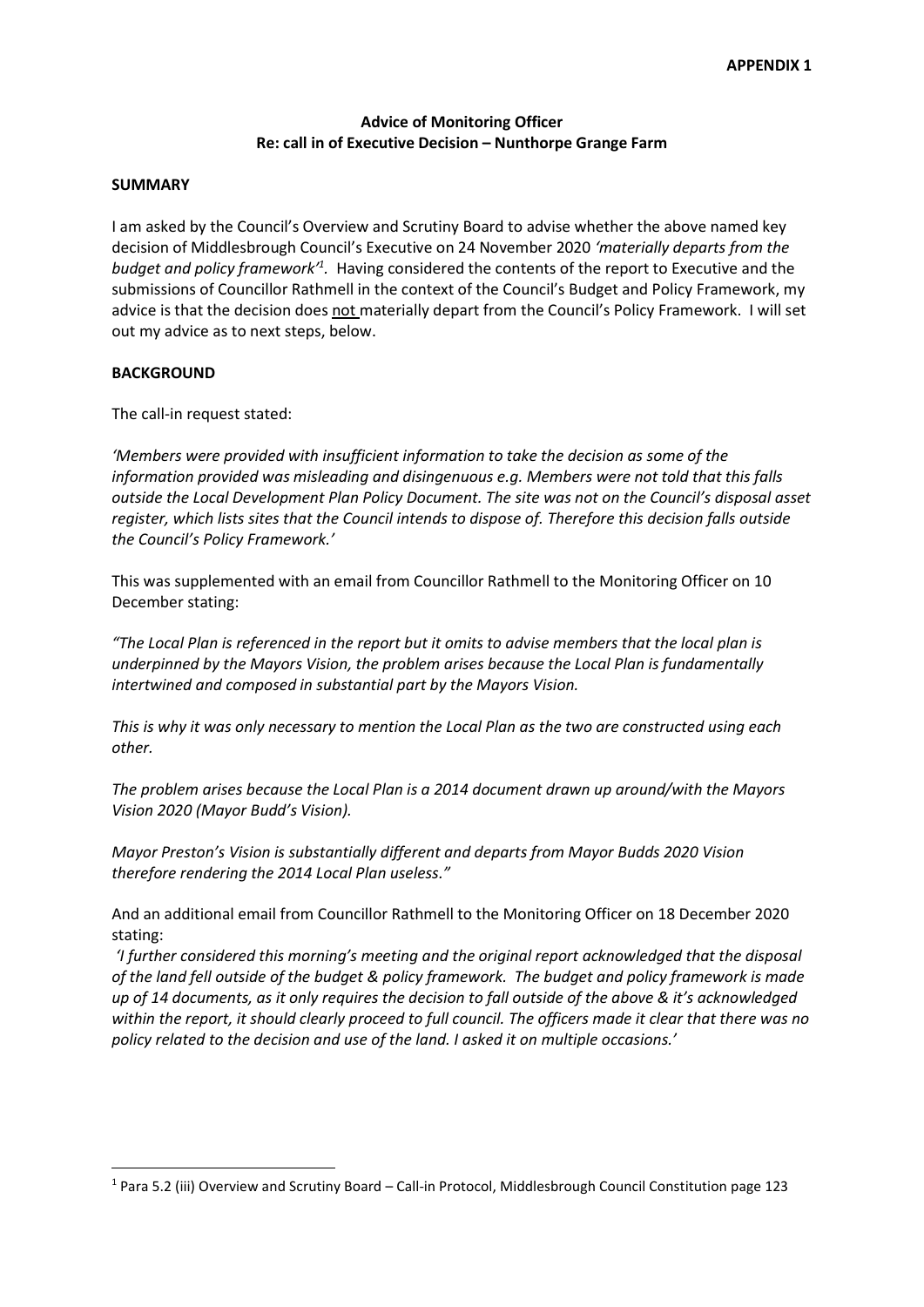## FINDINGS

## Policy framework

The following documents constitute the policy framework:

- 1. Mayor's Vision
- 2. Change Strategy
- 3. Medium Term Financial Plan
- 4. Capital Strategy and Council's Budget Strategy (incorporated within: a) Council Tax Base; b)
- Revenue Budget c) Council Tax; and d) Prudential Indicators)
- 5. Youth Justice Plan
- 6. Licensing Authority Policy Statement (2003 Act)
- 7. Statement of Principles Gambling (2005 Act)
- 8. Local Development Plan (Local Development Framework/Local Plan)
- 9. Local Transport Plan
- 10. Pay Policy Statement

For the avoidance of doubt, if any of the above plans, as contained in Schedule 3 to Local Authorities (Functions and Responsibilities) (England) Regulations 2000, are replaced by other plans dealing with the same or similar issues, such replacement plans shall be classed as forming part of the Policy Framework.

## Decision making

The report to Executive sought approval to sell the site, it did not seek approval to grant planning permission. This is something that will need to be sought by the purchasers. The relevant policy being applied in this instance was the Asset Disposal Policy which is not part of the Policy framework.

Consideration of any request to depart from the local plan would be considered by Planning Committee, not Executive. That consideration by Planning Committee would take place when in receipt of a planning application by the purchaser.

## Local Plan (relevant policies are in the 1999 version of the Local Plan)

The relevant policy for considering the proposal is E20 Limit to Urban Development.

The Local plan classifies land by type. Within the current plan the land in question is currently identified as protected from development as it's beyond the limits of development.

However is should also be noted that the planning systems provide for variations in planning where material considerations allow. This is outside the scope of call in as it is not a decision that Executive has made, however I would make the point for completeness that a decision to depart from the local plan by Planning and Development committee is possible without requiring a full Council decision.

## Statement in the original report re: Policy Framework

The report does not state that the decision to sell the land will result in varying the Local Plan.

I have set out the relevant quotes from the report below: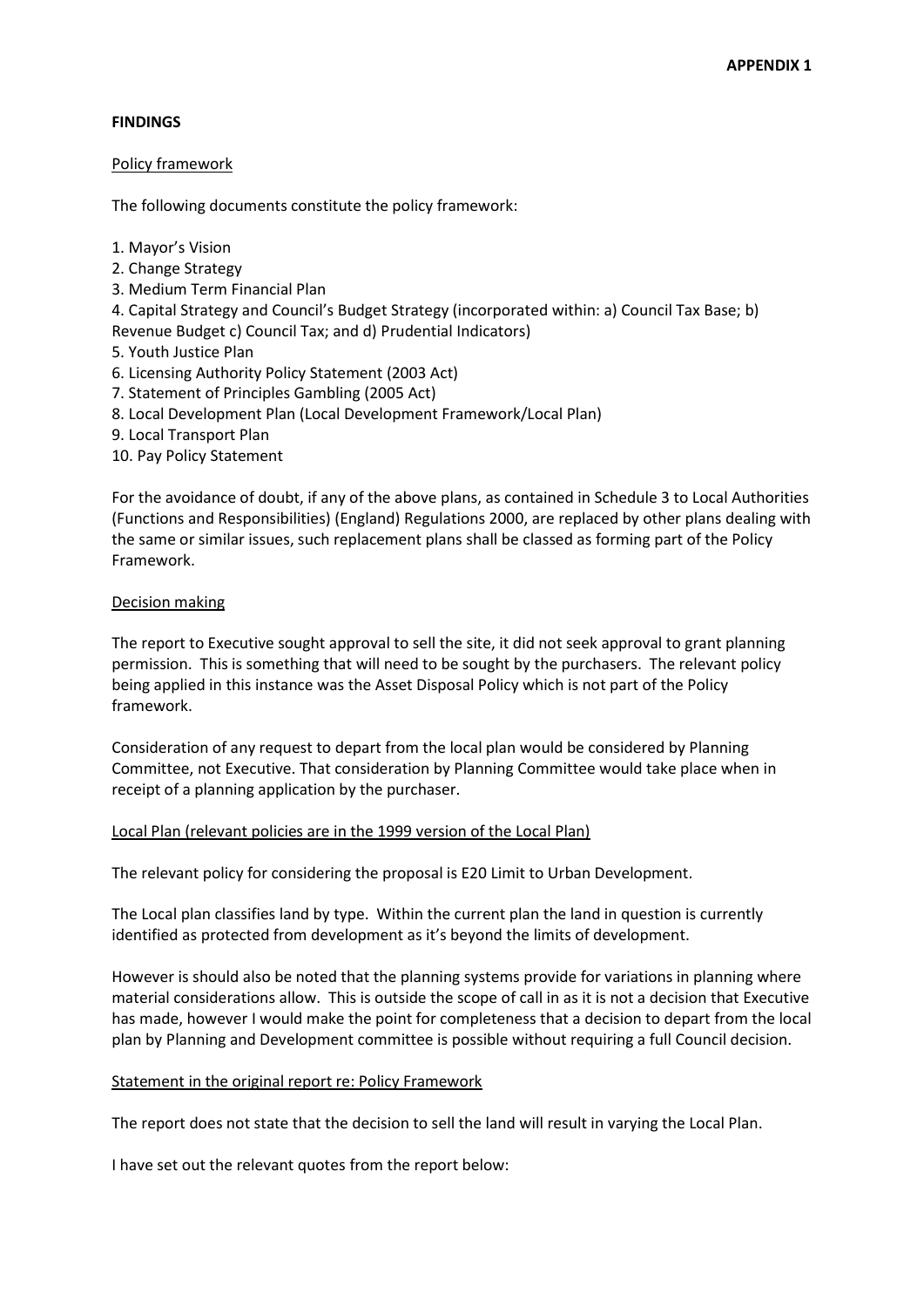- The report states that the land is 'Rectangular in shape, and situated outside of the Local Plan Framework development boundary' for the wider Nunthorpe Grange site which is being developed for housing.
- 'The design of the new arrangement [referenced in Appendix B] will allow the Council to bring forward the subject site, serve any future requirement to access the land situated north of Guisborough Road [A1043] and potentially facilitate delivery of a park & ride scheme proposal on land to the east of the subject site.'
- 'Although the site is capable of being used for other purposes, it is situated outside of the Local Plan Framework development boundary and certain types of development would be restricted in planning terms. The future use of the site for the purposes of religious worship as being proposed by the Buyer is preferred.'

The report states that any development of the land, not disposal of the land would be outside the local plan (and therefore outside the policy framework) and would require a departure from the local plan. The Executive is concerned with the disposal of the land, not the development of the land.

While the preamble could have been clearer that any subsequent planning application was outside the scope of the decision by Executive about the disposal of the asset - because it is a decision reserved for the quasi-judicial Planning and Development committee- the impact section of the report does clearly state that:

#### Policy Framework

22. The proposals do not require any change to the Council's existing policy framework.

## **Conclusions**

| <b>Allegation</b>                                 | <b>Conclusion</b>                                 |
|---------------------------------------------------|---------------------------------------------------|
| Members were not told that this falls outside     | This was highlighted in the report, although it   |
| the Local Development Plan Policy Document.       | could have been clearer that it is the remit of   |
|                                                   | planning and development committee to take        |
|                                                   | any decision about change in use that the         |
|                                                   | purchaser may submit an application for.          |
| The site was not on the Council's disposal asset  | The land in question has been on the Asset        |
| register.                                         | Control Sheet since January 2017.                 |
| The original report acknowledged that the         | The report did not acknowledge that the           |
| disposal of the land fell outside of the budget & | disposal of land fell outside the budget and      |
| policy framework. The budget and policy           | policy framework. The disposal of land does       |
| framework is made up of 14 documents, as it       | not fall outside of the budget and policy         |
| only requires the decision to fall outside of the | framework and so it would not have been           |
| above & it's acknowledged within the report, it   | correct for the report to state that the disposal |
| should clearly proceed to full council.           | fell outside the framework. The planning          |
|                                                   | system allows for variations to the local plan to |
|                                                   | be made by Planning and Development               |
|                                                   | Committee. Although it is out of scope of call in |
|                                                   | as it's not a decision Executive took, Planning   |
|                                                   | and Development Committee could agree an          |